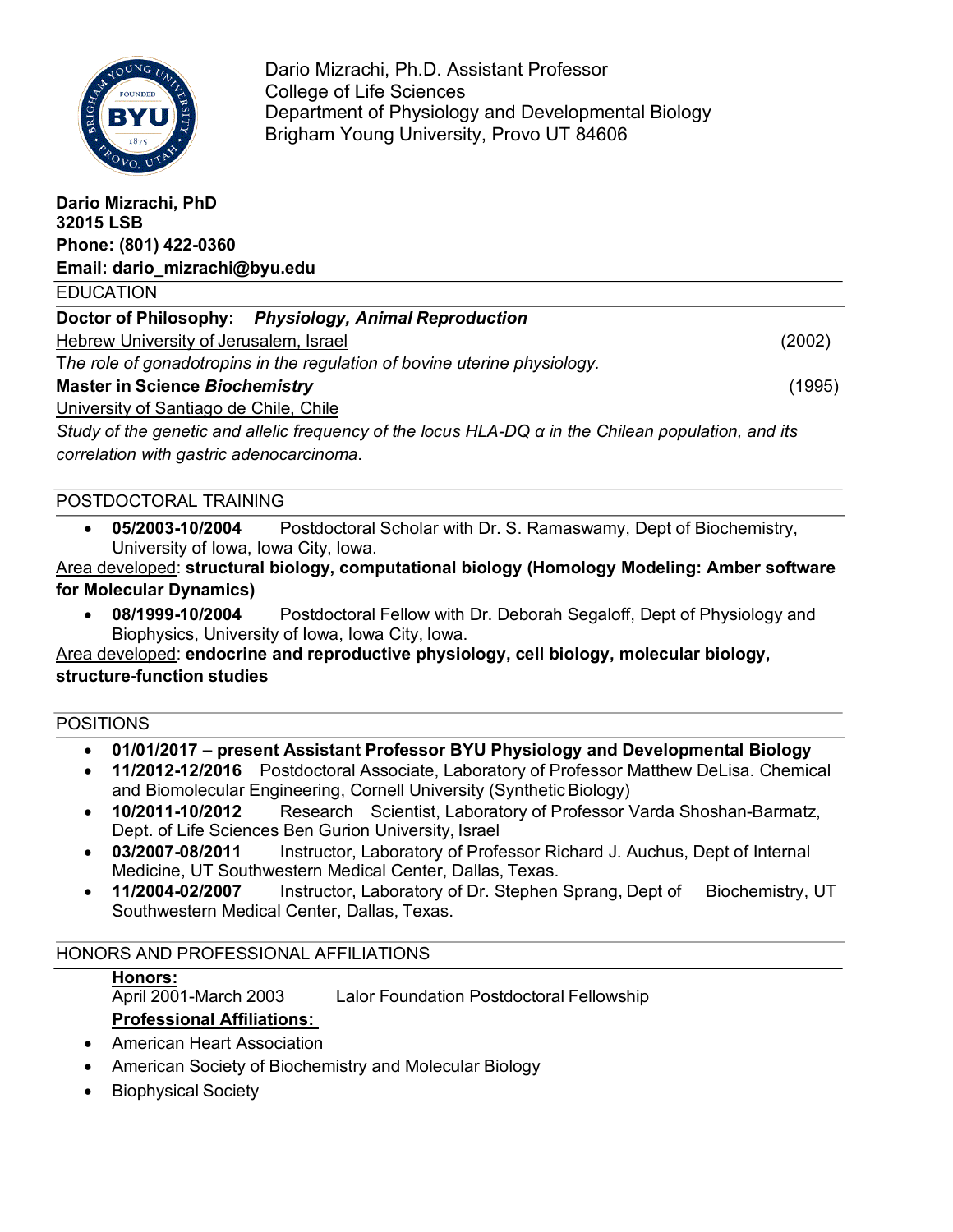Manuscripts in preparation

- 1. Engineering Tight Junctions in *E. coli*: high throughput technology for drug discovery. **Rollins, Worthington, Garner, Morgan, Bailey** and **Mizrachi** (Target journal: Nature Methods)
- 2. Claudin protein engineering: a door into Tight Junction assembly. **LeCheminant, Memmott, Miskin, Warner**, Suli and **Mizrachi** (Target journal: Nature Communications)
- 3. A new size exclusion protein standard that enables statistical analysis. **Uribe, Castro, Smith, Anderson,** and **Mizrachi** (Target journal: Protein Engineering Design and Selection)
- \*\* Undergraduate students are highlighted in green.

## PUBLICATIONS

1. Identification and kinetics characterization of a wax ester hydrolase from a featherdegrading actinomycete.

Barcus M., **Mizrachi D,** Lei X.G. **(bioRxiv August 2017)**

- 1. A water-soluble DsbB variant that catalyzes disulfide-bond formation *in vivo.* **Dario Mizrachi**, Michael-Paul Robinson, Guoping Ren, Na Ke, Mehmet Berkmen, Matthew P DeLisa. **Nature Chemical Biology** (**13**, 1022–1028 (2017)
- 2. Smilansky A, Dangoor L, Nakdimon I, Ben-Hail D, **Mizrachi D**, Shoshan-Barmatz V. The Voltage-dependent Anion Channel 1 Mediates Amyloid β Toxicity and Represents a Potential Target for Alzheimer Disease Therapy. J Biol Chem. 2015 Dec 25;290(52):30670- 83
- 3. Conley A, Corbin J, **Mizrachi D**, Holien J, Rodgers R, Parker M., Martin L. Evolutionary comparisons predict that dimerization of human cytochrome P450 aromatase increases its enzymatic activity and efficiency. J. of Steroid Biochemistry and Molecular Biology 2015 Nov;154:294-301
- 4. **Dario Mizrachi**, Yujie Chen, Jiayan Liu, Hwei-Ming Peng,Ailong Ke, Lois Pollack, Richard Auchus, Raymond J Turner, Matthew P DeLisa. Making water-soluble integral membrane proteins using an engineered amphipathic protein fusion." **Nature Communications** (2015 Apr 8;6:6826)
- 5. Shoshan-Barmatz V., Shteinfer A., Ben Hail D., Arif T., and **Mizrachi D.** At the crossroads between mitochondrial metabolite transport and apoptosis: VDAC1 as an emerging cancer drug target. Chapter 16 in book *Stress Response Pathways in Cancer,* Springer Science 2015 (DOI 10.1007/978-94-017-9421-3)
- 6. Boock JT, Waraho-Zhmayev D, **Mizrachi D**, and DeLisa MP. Beyond the cytoplasm of Escherichia coli: localizing recombinant proteins where you want them. Methods Mol Biol (2015;1258:79-97)
- 7. Hans K. Ghayee, Vikash J. Bhagwandin, Victor Stastny, Arielle Click, Liang-Hao Ding, **Dario Mizrachi**, Ying S. Zou, Raj Chari, Wan L. Lam,Robert M. Bachoo, Alice L. Smith, Michael D. Story, Stan Sidhu, Bruce G. Robinson, Fiemu E. Nwariaku, Adi F. Gazdar, Richard J. Auchus, Jerry W. Shay. Progenitor Cell Line (hPheo1) Derived from a Human Pheochromocytoma Tumor. PLoS One. 2013 Jun 13;8(6)
- 8. Shoshan-Barmatz V., **Mizrachi D.,** Keinan N. Oligomerization of the mitochondrial protein VDAC1: From structure to function and cancer therapy. Chapter contribution to "OLIGOMERIZATION IN HEALTH AND DISEASE" of the Prog Mol Biol Transl Sci. 2013;117:303-34 Shoshan-Barmatz V. and **Mizrachi D.** VDAC1: from structure to cancer therapy. Front Oncol. 2012 Nov 29;2:164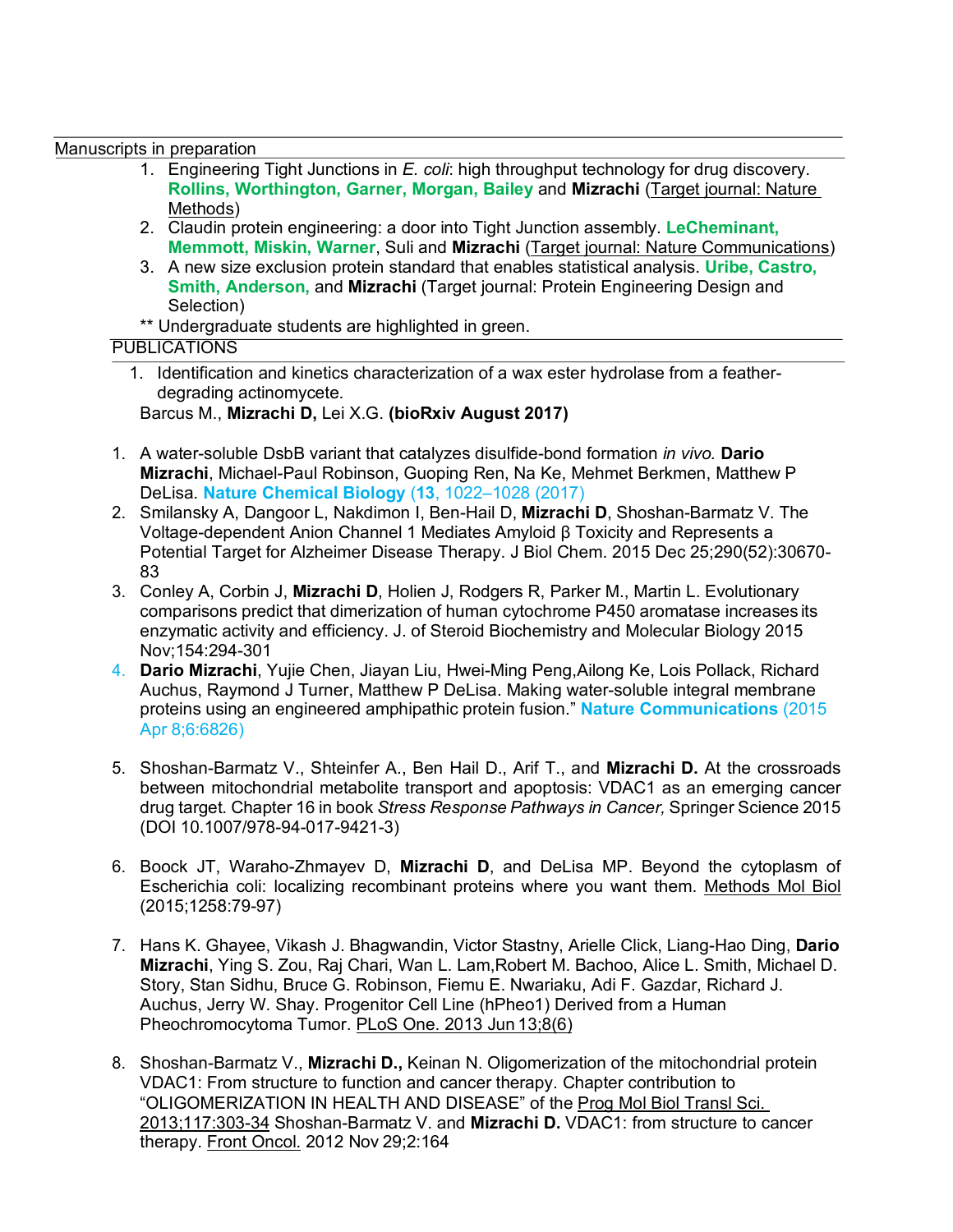

Dario Mizrachi, Ph.D. Assistant Professor College of Life Sciences Department of Physiology and Developmental Biology Brigham Young University, Provo UT 84606

- 9. Shoshan-Barmatz V. and **Mizrachi D.** VDAC1 (voltage-dependent anionchannel 1). Atlas of Genetics and Cytogenetics in Oncology and Haematology (Online: http://atlasgeneticsoncology.org/index.html)
- 10. Ana F.Trueba, Pia Vogel, **Dario Mizrachi,** Richard Auchus and Thomas Ritz. Effects of Psychosocial Stress on the Pattern of Salivary Protein Release. Physiol Behav 2011 Oct 25;105(3):841-849
- 11. Anil K. Agarwal\*, Suja Sukumaran, Víctor A. Cortés, Katie Tunison, **Dario Mizrachi**,Robert Gerard, Kate Luby-Phelps, Jay D. Horton and Abhimanyu Garg. Biochemical characterization of human AGPAT isoforms 1 and 2 and their inability to rescue hepatic steatosis in Agpat2-/- lipodystrophic mice. J Biol Chem 2011 Oct28;286(43):37676-91
- 12. **Dario Mizrachi**, Zhu Wang, Kamalesh Sharma, Manisha K. Gupta, Keliang Xu, Christopher R. Dwyer, and Richard J. Auchus. Why Human Cytochrome P450c21 is a Progesterone 21- Hydroxylase. Biochemistry. 2011 May 17;50(19):3968-74
- 13. Anil K. Agarwal, Chao Xing, George N. DeMartino, **Dario Mizrachi,** Maria Dolores Hernandez, Ana Berta Sousa, Laura Martínez de Villarreal, Heloísa G. dos Santos, Abhimanyu Garg. PSMB8, a gene encoding a catalytic subunit of the proteasome, is mutated in patients with joint contractures, muscle atrophy, microcytic anemia and panniculitis-induced lipodystrophy (JMP) syndrome.
- 14. Jennifer Bartlett, LoKesh Gakhar, **Dario Mizrachi**, Subramanian Ramaswamy, Paul McCray. PLUNC is a secreted product of airway epithelia and neutrophil granules with surfactant activity. PLoS One. 2010 Feb 9;5(2):e9098. Am J Hum Genet. 2010 Dec 10;87(6):866-72.
- 15. Sherbet DP, Guryev OL, Papari-Zareei M, **Mizrachi D**, Rambally S, Akbar S, Auchus RJ. Biochemical factors governing the steady-state estrone/estradiol ratios catalyzed byhuman 17beta-hydroxysteroid dehydrogenases types 1 and 2 in HEK-293 cells. Endocrinology. 2009 Sep; 150(9): 4154-62.
- 16. **Dario Mizrachi**, Richard Auchus. Androgens, estrogens, and hydroxysteroid dehydrogenases. Mol Cell Endocrinol. 2009 Mar 25;301(1-2):37-42.
- 17. Feng X, Mueller T\***, Mizrachi D\***, Fanelli F, and Segaloff DL. The Role of a Non-Conserved Residue in the Second Intracellular Loop in Conferring Different Basal Constitutive Activities of the Human Lutropin and Thyrotropin Receptors. Endocrinology. 2008Apr;149(4):1705- 18. (\*contributed equally)
- 17. Segaloff, D.L. and **Mizrachi, D.** Structure-function relationships of gonadotropin action. In: Updates in Infertility Treatment 2004 (Filicori, M., ed.), Medimond, 17-28,2005.
- 18. Zhang, M., **Mizrachi, D.,** Fanelli, F., and Segaloff, D.L. The formation of a salt bridge between helices 3 and 6 is responsible for the constitutive activity and lack of hormone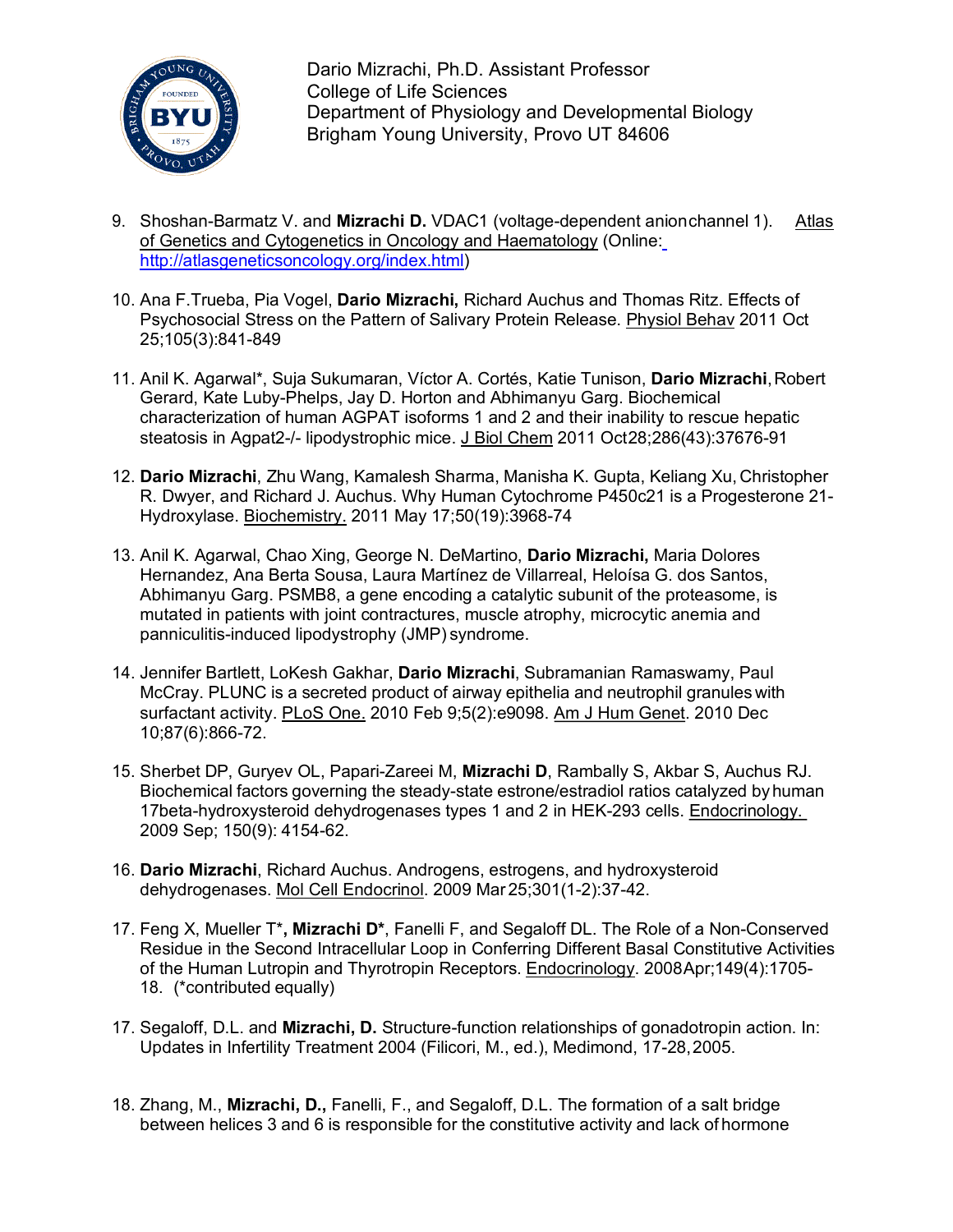responsiveness of the naturally occurring L457R mutation of the human lutropin receptor. J. Biol. Chem. 2005 Jul 15;280(28):26169-76.

- 19. **Mizrachi, D.**, and Segaloff, D.L. Intracellularly Located Misfolded Glycoprotein Hormone Receptors Associate with Different Chaperone Proteins than their Cognate Wild-Type Receptors. Mol. Endocrinol. 2004 Jul;18(7):1768-77
- 20. Ascoli, M., **Mizrachi, D.** and Segaloff, D.L. Thyroid-Stimulating Hormone/Luteinizing Hormone/Follicle-Stimulating Hormone Receptors. In: Encyclopedia of Biological Chemistry (Lennarz, W.J and Lane, M.D., eds.) Elsevier Science,2004
- 21. Tao, Y.-X., **Mizrachi, D.**, and Segaloff, D.L. Chimeras of the rat and human follitropin receptors (FSHR) identify residues that permit or suppress TM6 mutation-induced constitutive activation of the hFSHR via rearrangements of hydrophobic interactions between helices 6 and 7. Mol. Endocrinol. 2002 Aug;16(8):1881-92.
- 22. Shemesh, M., **Mizrachi, D.**, Gurevich, M., Shore, L.S., Reed, J., Chang, S.-M.T., Thatcher, W.W., and Fields, M.J. Expression of functional luteinizing hormone (LH) receptor and its messenger ribonucleic acid in bovine endometrium: LH augmentation of cAMP and inositol phosphate *in vitro* and human chorionic gonadotropin (hCG) augmentation of peripheral prostaglandin *in vivo*. Reprod. Biol. 1:15-34, 2001.
- 23. Shemesh, M., **Mizrachi, D**., Gurevich, M., Stram, Y., Shore, L.S., Fields, M.J. Functional importance of bovine myometrial and vascular LH receptors and cervical FSH receptors. Seminars in Reproductive Endocrinology, 19:87-96, 2001.
- 24. Shemesh, M., **Mizrachi, D.**, Gurevich, M., Stram, Y., Shore, L.S., and Fields, M.J. Direct involvement of LH in uterine function. Reproduction in Domestic Animals 35:163-166, 2000.
- 25. **Mizrachi, D.** and Shemesh, M. Follicle stimulating hormone receptor and its messenger RNA are present in the bovine cervix and can regulate cervical prostanoid. Biol Reprod., 61:776-784, 1999.
- 26. **Mizrachi, D.** and Shemesh, M. Expression of functional luteinizing hormone receptorand its mRNA in bovine cervix: LH augmentation of cAMP, phosphate inositol and cyclooxeganase. Mol. Cell. Endocrinol. 157:191-200, 1999
- 27. Shemesh, M., Gurevich, M., **Mizrachi, D**., Dombrovski, L., Fields, M.J., and Shore, L.S. Expression of functional luteinizing hormone receptor and its mRNA in bovine uterine veins; Luteinizing hormone induction of cyclooxygenase and augmentation of prostaglandin production in bovine uterine veins. Endocrinology 138:4844-4851, 1997.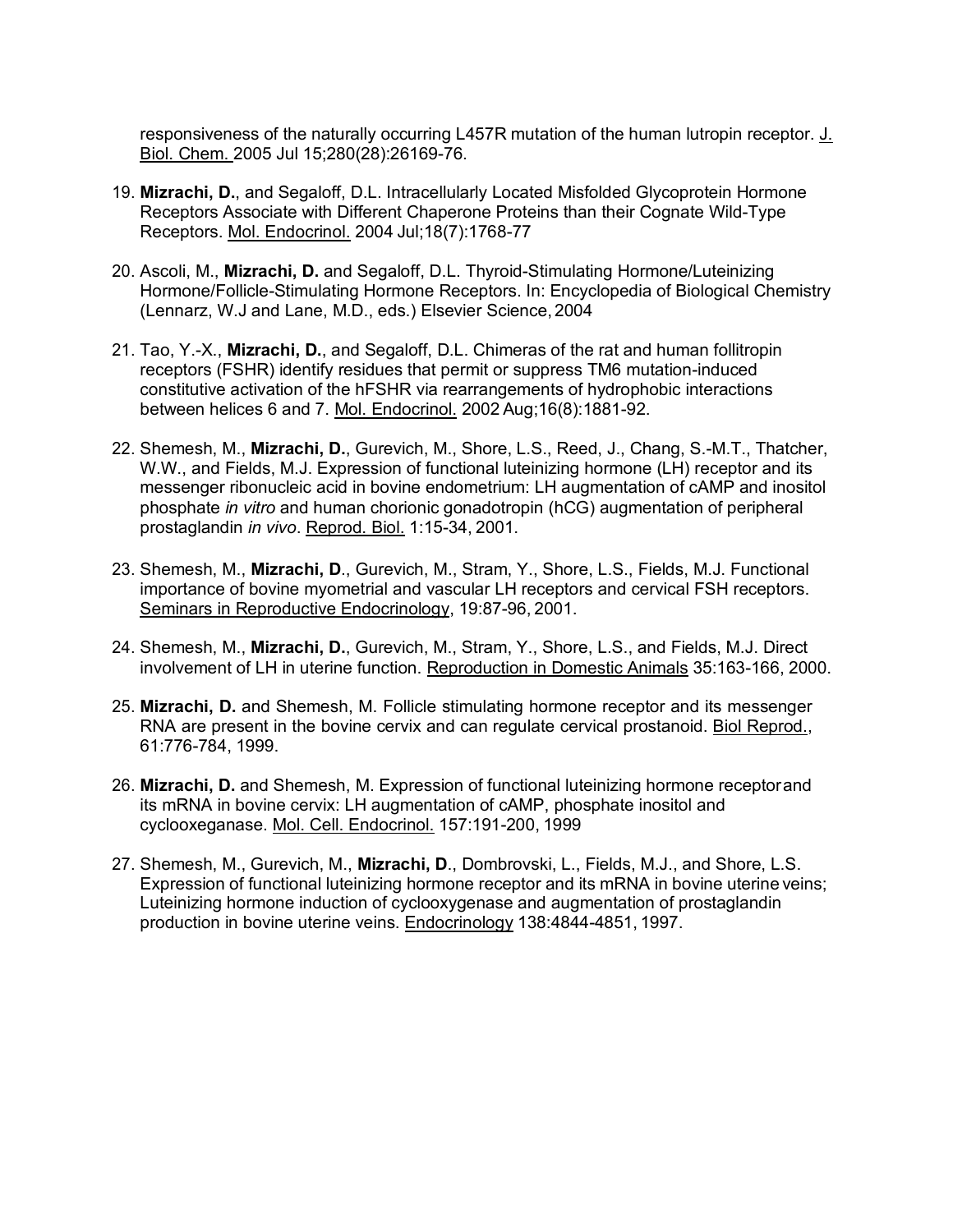

Dario Mizrachi, Ph.D. Assistant Professor College of Life Sciences Department of Physiology and Developmental Biology Brigham Young University, Provo UT 84606

# **Patent Applications**

- DeLisa, M.P. and **Mizrachi, D.** "Compositions and methods for making water-soluble integral membrane proteins" Provisional patent filed. (2014)
- **Mizrachi D.** E. coli tight junction expression. Provisional patent filed (**2019**) http://techtransfer.byu.edu/#/technology/2017-072

## **Grants**

- Ø **R15 NIH,** Soluble tight junction membrane proteins for the control of the paracellular space (submitted 10/2018). As PI.
- Ø **American Heart Association** Regulating endothelial barrier's permeability to control inflammation (Submitted July 2018). As PI.
- Ø **Open Philanthropies** Regulating endothelial barriers' permeability, a clinician's dream (Submitted October 2018) . As PI.
- Ø **IDR (BYU)** Restoring brain privileges to prevent pathologies. (Submitted January 2019). As PI.
- Ø **James Bobbit Alzheimer's Research (BYU)** Relationship between blood-brain barrier permeability and insulin resistance. (Submitted January 2019). As PI.
- Ø **CURA 2019 (BYU).** Awarded. Student: Cristian Valencia (Engineering). As PI.

### **Student Internships**

**Marcos Castro and Atenea Uribe** from Universidad Austral de **Chile** (January-March 2018)

#### **Oral Presentations**

- **Chemical Engineering,** Integral Membrane Proteins Engineering (September 10/2017)
- **BIOPHYSICS 2018** A water-soluble DsbB variant that catalyzes disulfide bonds formation *in vivo* (February 2018)

### **Poster Presentations**

- **ASBMB 2018** Engineering Tight Junctions in E. coli **(Rollins, Worthington and Mizrachi)**
- **Biophysical Society 2019** High-throughput technology to identify absorption enhancers **(Rollins, Worthington and Mizrachi)**

#### **External Reviewer activity 2018**

- **MJ Murdock Charitable Trust**
- **Journal of Chemical Education**
- **CURA awards, BYU**
- **JoVE, video journals**